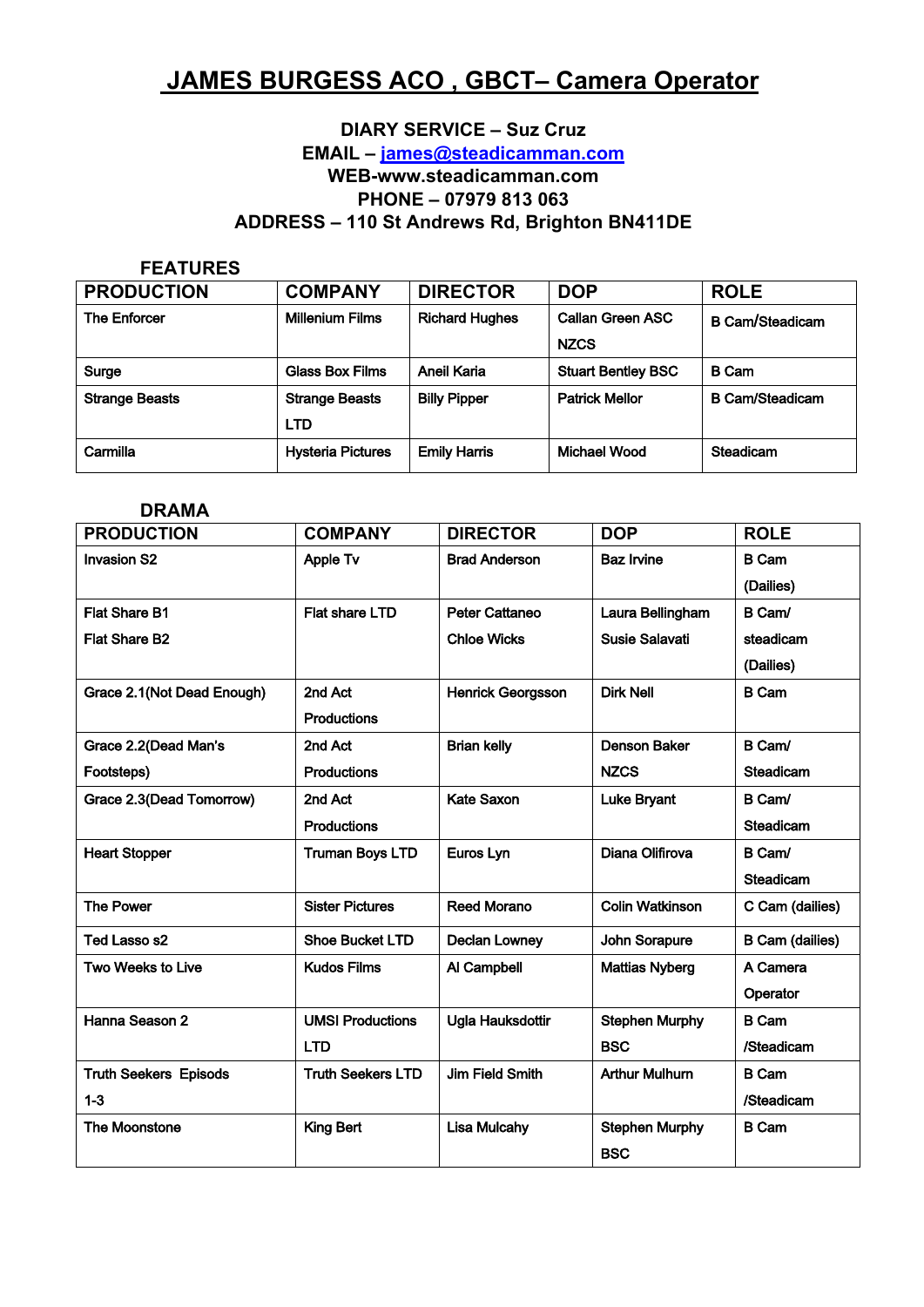# **COMMERCIALS**

| <b>PRODUCTION</b>              | <b>COMPANY</b>          | <b>DIRECTOR</b>          | <b>DOP</b>               | <b>ROLE</b>         |
|--------------------------------|-------------------------|--------------------------|--------------------------|---------------------|
| Maclaran/Google                | <b>Uncle Sunshine</b>   | <b>Bo Platt</b>          | Dan Holland              | <b>B</b> Camera     |
| <b>Mc Donalds</b>              | Anonymous               | <b>Patrick Daughters</b> | <b>Yorick Le Saux</b>    | <b>Steadicam</b>    |
|                                | content                 |                          |                          |                     |
| <b>Rolls Royce</b>             | Imagination             | <b>Konrad Beg</b>        | <b>Matt Shaw</b>         | Omega AR            |
| <b>Converse-Spark Progress</b> | <b>Pulse Films</b>      | Paco Raterta             | <b>Joel Honeywell</b>    | <b>Arri Trinity</b> |
| Puma-RSX-JD                    | <b>ETG Projects</b>     | Josh Cohen               | <b>Matt Shaw</b>         | <b>Steadicam</b>    |
| Uefa 2020- Your Move           | <b>Hunky Dori</b>       | <b>Stefano Pennisi</b>   | David Wright             | <b>Arri Trinity</b> |
| <b>Rexona-Now United</b>       | <b>Fresh Fims</b>       | <b>Thomas Kelly</b>      | Alexandre Jamin          | <b>Steadicam</b>    |
| <b>Barclaycard-Nadia Rose</b>  | <b>Passion Pictures</b> | <b>Anna Ginsburg</b>     | <b>Ben Magahy</b>        | <b>Steadicam</b>    |
| Santander-                     | <b>Academy Films</b>    | <b>Jack Driscoll</b>     | <b>Stuart Bentley</b>    | Steadicam           |
| <b>Level The Playing Field</b> |                         |                          | <b>BSC</b>               |                     |
| Dr Cl Labo                     | <b>Fresh Films</b>      | <b>Damien Krisl</b>      | <b>Damien Krisl</b>      | <b>Steadicam</b>    |
| <b>Smooth Radio</b>            | <b>Rattling Stick</b>   | <b>Austen Humphries</b>  | Jim Jolliffe             | <b>Steadicam</b>    |
| <b>Your Perfect Companion</b>  |                         |                          |                          |                     |
| <b>River Island</b>            | <b>JN Productions</b>   | <b>Barbarah</b>          | <b>Mathew Smith</b>      | Steadicam           |
|                                |                         | Anastacio                |                          |                     |
| Vivian Westwood-Melissa        | <b>Candence Films</b>   | <b>Marie Schuller</b>    | <b>Mathew Smith</b>      | <b>Steadicam</b>    |
| <b>Inspiring the Future-</b>   | <b>Furlined</b>         | <b>Zak Razvi</b>         | <b>Ula Pontikos BSC</b>  | <b>Steadicam</b>    |
| <b>No More Females</b>         |                         |                          |                          |                     |
| Adidas-Imperial Woodpecker     | <b>Sugar Free TV</b>    | <b>Taylor Twist</b>      | Seb Pfaffenbichler       | <b>B</b> Cam        |
| Experian                       | <b>Another Film Co</b>  | <b>Declan Lowney</b>     | <b>Ray Coates</b>        | <b>B</b> Cam        |
| Samsung                        | <b>Fulwell 73</b>       | <b>B Turner/G Turner</b> | <b>Federico Alfonso</b>  | <b>B</b> Cam        |
| <b>Invest In Great Britain</b> | 76 London               | <b>Dan Gifford</b>       | <b>David Luther</b>      | <b>Steadicam</b>    |
| <b>Wheelchair Swimmer</b>      | 90 Seconds              | <b>Mike Harris</b>       | <b>Frederico Alfonzo</b> | <b>Steadicam</b>    |
| Clarks-2nd Skin                | <b>Just So</b>          | Jono Stephens            | <b>Ed Gibb</b>           | <b>Steadicam</b>    |